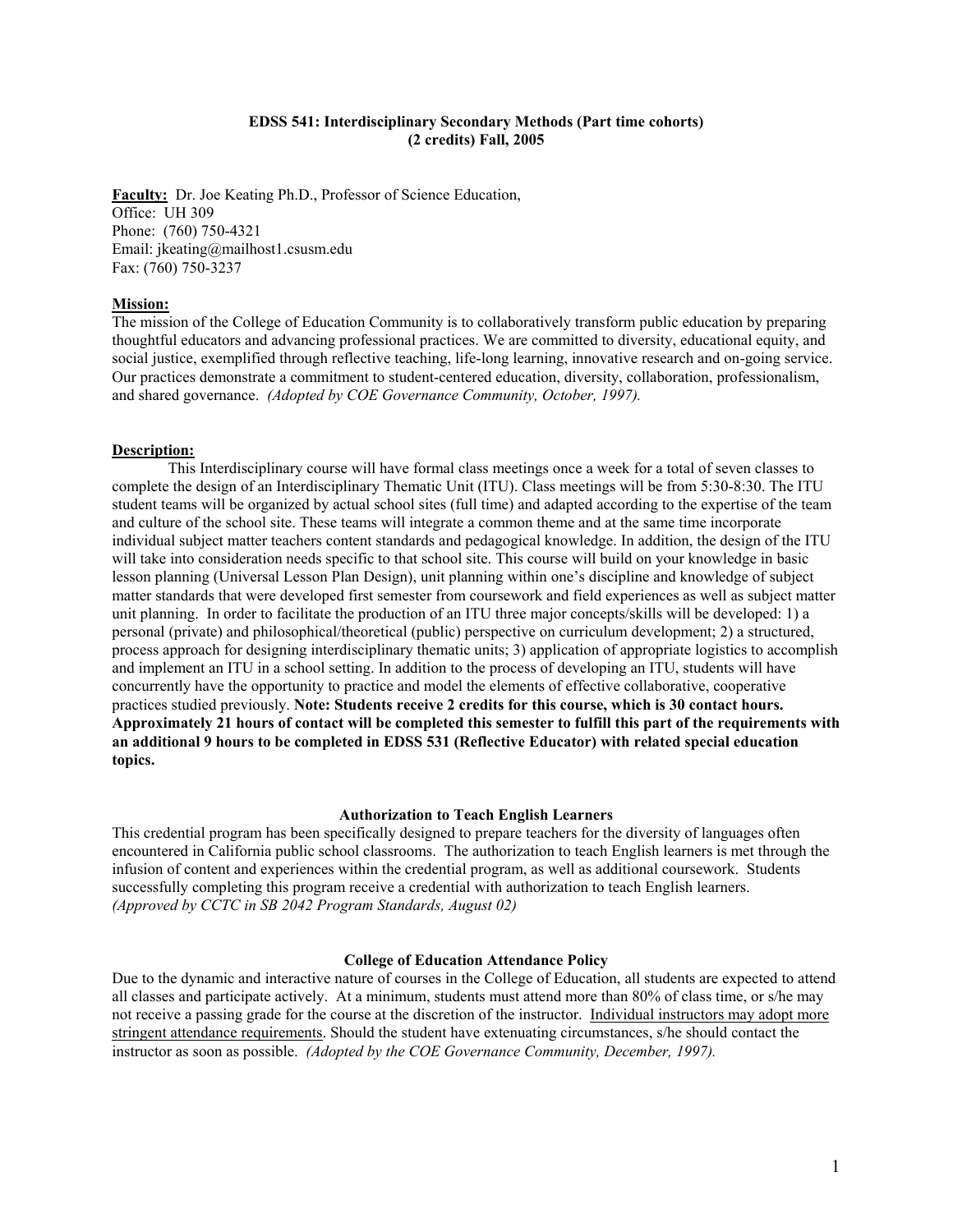#### **Students with Disabilities Requiring Reasonable Accommodations**

Students must be approved for services by providing appropriate and recent documentation to the Office of Disable Student Services (DSS). This office is located in Craven Hall 5205, and can be contacted by phone at (760) 750- 4905, or TTY (760) 750-4909. Students authorized by DSS to receive reasonable accommodations should meet with their instructor during office hours or, in order to ensure confidentiality, in a more private setting.

#### **Teacher Performance Expectation (TPE) Competencies (Interdisciplinary Methods):**

This course is designed to help teachers seeking the Single Subjects Credential to develop the skills, knowledge, and attitudes necessary to assist schools and district in implementing effective programs for all students. The successful candidate will be able to merge theory and practice in order to realize a comprehensive and extensive educational program for all students. The following TPE's are addressed in this course and applied to the development of the ITU:

Primary Emphasis TPE 9 Instructional Planning TPE 10 Instructional Time

**Required Text:** Teaching in Secondary Schools. Baldwin, Keating, Bachman, Pearson/Prentice Hall (same as used in EDSS 530).

**Optional Text:** *A Guide for Developing an Interdisciplinary Thematic Unit* (Merrill Press) Third Edition by Roberts and Kellough (2004).

**Objectives:** Upon completion of these aspects of the course, each student will be able to demonstrate knowledge, understanding, appreciation and applications for..........

1) the basic frameworks from each major (minor) discipline;

2) the basic history, philosophy and strategies utilized in one's major (minor) discipline;

3) curriculum development from a personal and public perspective;

 4) application of cooperative learning skills and training methods that are applicable for teachers designing and implementing interdisciplinary curricula;

 5) design processes used in the development of universal lesson plans and unit plans as a foundation for the designing models of interdisciplinary, thematic units (ITU).

#### **Course Schedule/Overview:**

This course will be held Thursday for seven class sessions.

Assessments: 1) Your team should appoint a group leader who will be responsible for submitting their groups completed intermediate (formative) tasks on time each week. 2) You will receive a *formative (intermediate) assessment* for each of these per your task completion schedule. Your group will also receive a *summative (final) assessment* based on the final presentation and written report on your Interdisciplinary Thematic Unit (ITU) plan. 3) Individual as well as group grades will used for both formative and summative assessments. 4) A scoring rubric will be used as part of the formative and summative assessments to assign both individual and group grades. See task sheets for details. 5) final written exam describing how one can implement ITU in a school site. 6) Assigned readings corresponding to the processes used during the development of the ITU.

In addition, in order to model best practices for cooperative learning, all those elements considered critical for optimum and successful cooperative learning will be in place as part of the logistics of the assignment. These includes the following (Johnson and Johnson,1994; Keating, 2002):

1) clearly defined assignments, timelines and rubrics (as well as models or examples)

2) individual have assigned tasks via task sheets

3) formative and summative assessments

4) individual and group accountability

5) opportunities for face-to-face interactions to explain various group tasks

6) ongoing teacher and student evaluation and reflections on group processing skills

7) audience accountability for content and interaction with group presentations

8) re-training sessions to develop or reinforce cooperative skills

9) group awards for exemplary content or process delivery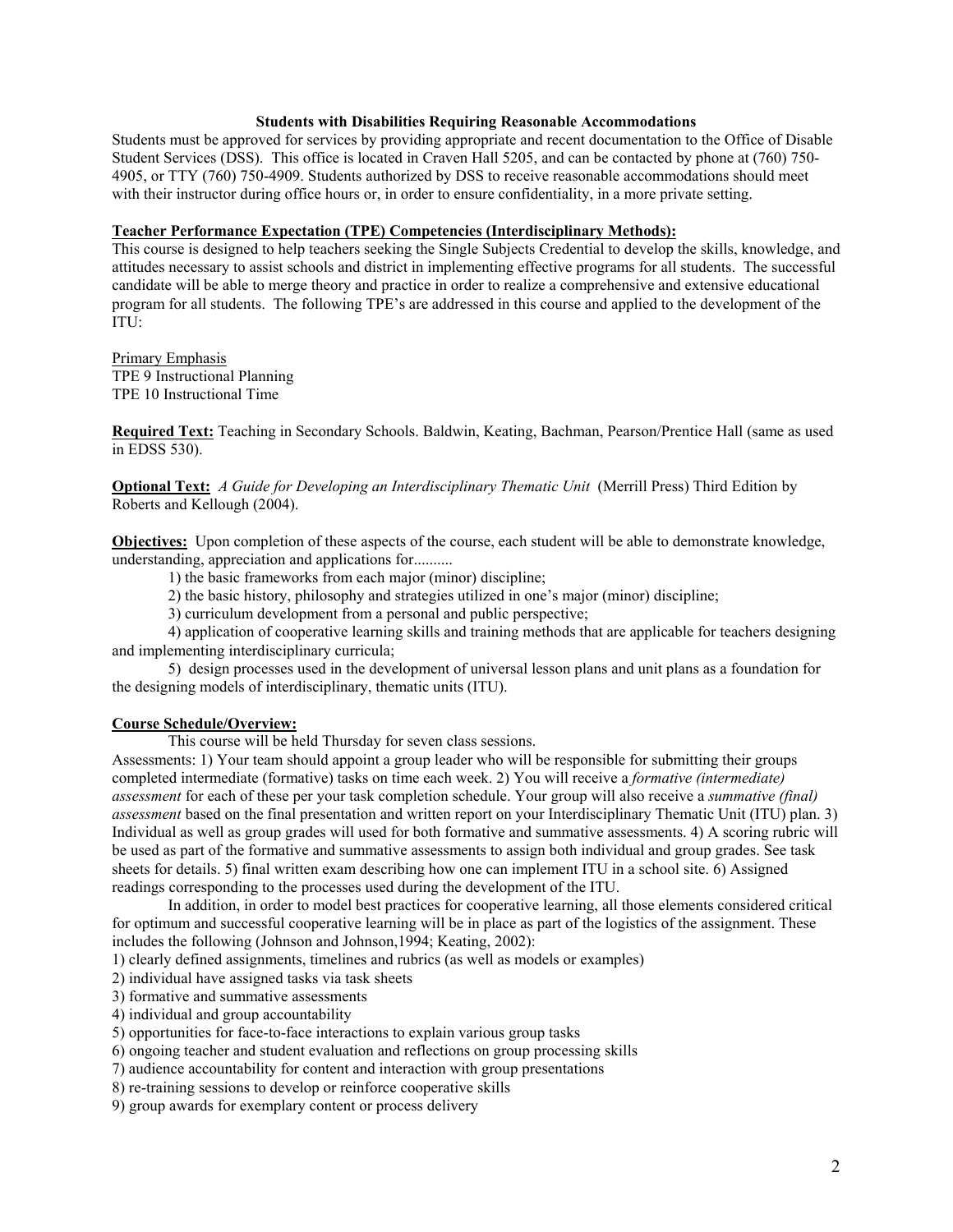(Assignments and Readings listed in bold with \*)

# **Class 1: September 1**

- Social justice issues in meeting the achievement gap with students (Dr. Pat Stall)
- ITU model is a way to address some of these issues (Dr. Pat Stall)
- Overview of syllabus
- Some examples of ITU's that address social justice issues
- Select ITU teams

# **Assignment Due next class:**

Read in TSS: Section One pp 164-172 (write down questions) Complete Activity 7.1 with team

# **Class 2: September 8**

- Finish Overview of syllabus
- Overview of ITU curriculum development models (public)/ research findings on ITU
- Discussion in small and large group of private curriculum philosophy
- Discuss Activity 7.1
- Work Independently in groups—tasks due (rough draft):
- #1 Brainstorm Theme/location/grade level/time frame

#2 rationale/justification: should be 1) specific for site as well as 2) inclusion of specific standards that are addressed for each of the disciplines applied and infuse 3) private, personal curriculum philosophy

# **Assignment Due next class: (note no class on September 15th next class September 22)**

- Group Task Sheet with task #1 and #2 Completed
- Read in TSS: Section Two pp 172-176 Complete activity 7.2 and 7.3 with team

## **Class 3: September 22**

- Review completed work (comments, questions, concerns)
- Discuss completed team activity 7.2 and 7.3
- Discussion of formative and summative assessments, writing behavioral objectives and scope and sequence
- Examples/non-examples of above
- Work Independently in groups--tasks due (rough draft):
- #3 unit overview part 1: goals, major essential questions, formative and summative assessments;

#4 unit <u>overall</u> part 2: behavioral objectives (cognitive, psychomotor, affective, word) as well as the type of assessments that would be used for these ITU objectives (summative/formative)

#5 unit overview part 3: scope and sequence (matrix) for the time frame of the ITU

## **Assignment Due next class**:

- Group Task Sheet with task  $# 3, 4$  and 5 complete
- Read in TSS: Section three pp175-9 and Instructional Resource G pp 315-26

## **Class 4: September 29**

- Review completed work (comments, questions, concerns)
- Discuss completed readings in Section three and Instructional Resource
- Discussion of effective teaching strategies to consider (use McREL Research Lab findings). Technology applications and inclusive education considerations with examples/non-examples of each
- Work Independently in groups—tasks due (rough draft):

#6 activities, teaching strategies, logistics, resources for each discipline including which specific technology applications will be used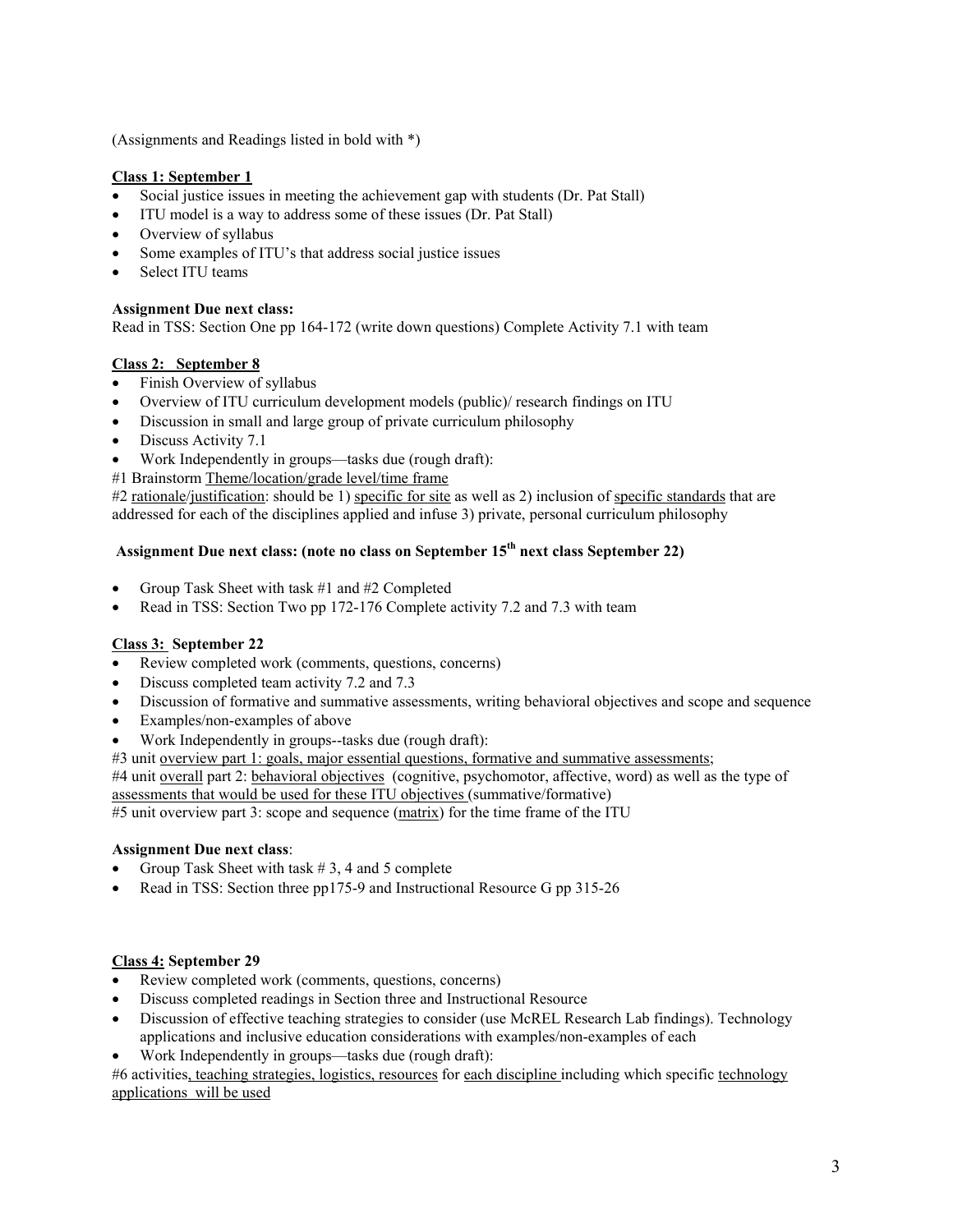#7 justification/explanation of how these strategies will be supportive of principle of inclusive education including linguistically and culturally diverse students (specific attention to SDAIE but also other special needs such as physical challenged etc.)

**Assignment Due next class** : Group Task Sheet with task #6, 7

#### **Class 5-6: October 1 (Saturday all day (9-4) at Guajome Park Academy) AM:**

- Review completed work (comments, questions, concerns)
- Discussion of individual lesson plan (use universal design model), action research model to evaluate and face to face model
- Work Independently in groups---tasks due (rough draft):

#8 An individual lesson plans (each person must write at least one lesson plan)

# 9b (outline of Action Research plan for evaluation of ITU

#9c final draft of ITU share work of draft of final written ITU with another ITU team for feedback (face to face) any revisions to former sections should be discussed/considered with group #9a overview of oral presentation

**PM:** Team building activities: Short ropes course (lead by Guajome personnel)

**Assignment Due next class**: Final written ITU, Final Oral Presentation Task #10, Final exam

# **Class 7:**

#10 Group oral presentation (10 minutes approximate);

- collection of final written ITU that includes a self-evaluation of group process skills.
- Audience rubric/ accountability plan
- Final written exam of ITU process related to TPEs 9 and 11
- Instructor evaluations

# **Description of course requirements:**

Final Grade: based on 100 pts.

# 1) Readings/ activities/discussion of Chapters  $7 = 10$  pts.

Expectation is that each team will meet in the week prior to due date to collaborate on activities/questions/concerns etc. from readings. These should be done in written form as evidence of this activity. For each week's assigned reading and or activity we will have a class discussion related to the teams responses. Instructors will check notes etc for completion each week. Non-completion of these tasks will result in appropriate individual or team deduction.

2) individual formative grade on ITU development (10 tasks $\omega$ 2pts each) = 20 pts. See attached #2 task sheet for description/rubric for each task and attachment #3 for scoring sheet for individual and group grade. These will be evaluated by the instructor after each class for each individual team member.

## 3) individual summative grade on final presentation and written ITU =  $20 + 20 = 40$  pts.

See attached outline of tasks and description (attachment #2). All elements should be integrated into final oral and (or) written presentations. It should be apparent who worked on what sections based on task sheet assignments and or final written report (initials??) Examples and non-examples of complete ITU's will be made available and discussed in class. Each student will be evaluated individual based on the quality of his (her) contribution to the overall presentation and written ITU.

# 4) group summative grade on final presentation and written  $ITU = 20$  pts.

See attached outline of tasks and description (attachment #2). All elements should be integrated into final oral and (or) written presentations. Examples and non-examples of complete ITU's will be made available and discussed in class. Each team will be evaluated as a group based on the quality of the overall presentation and written ITU.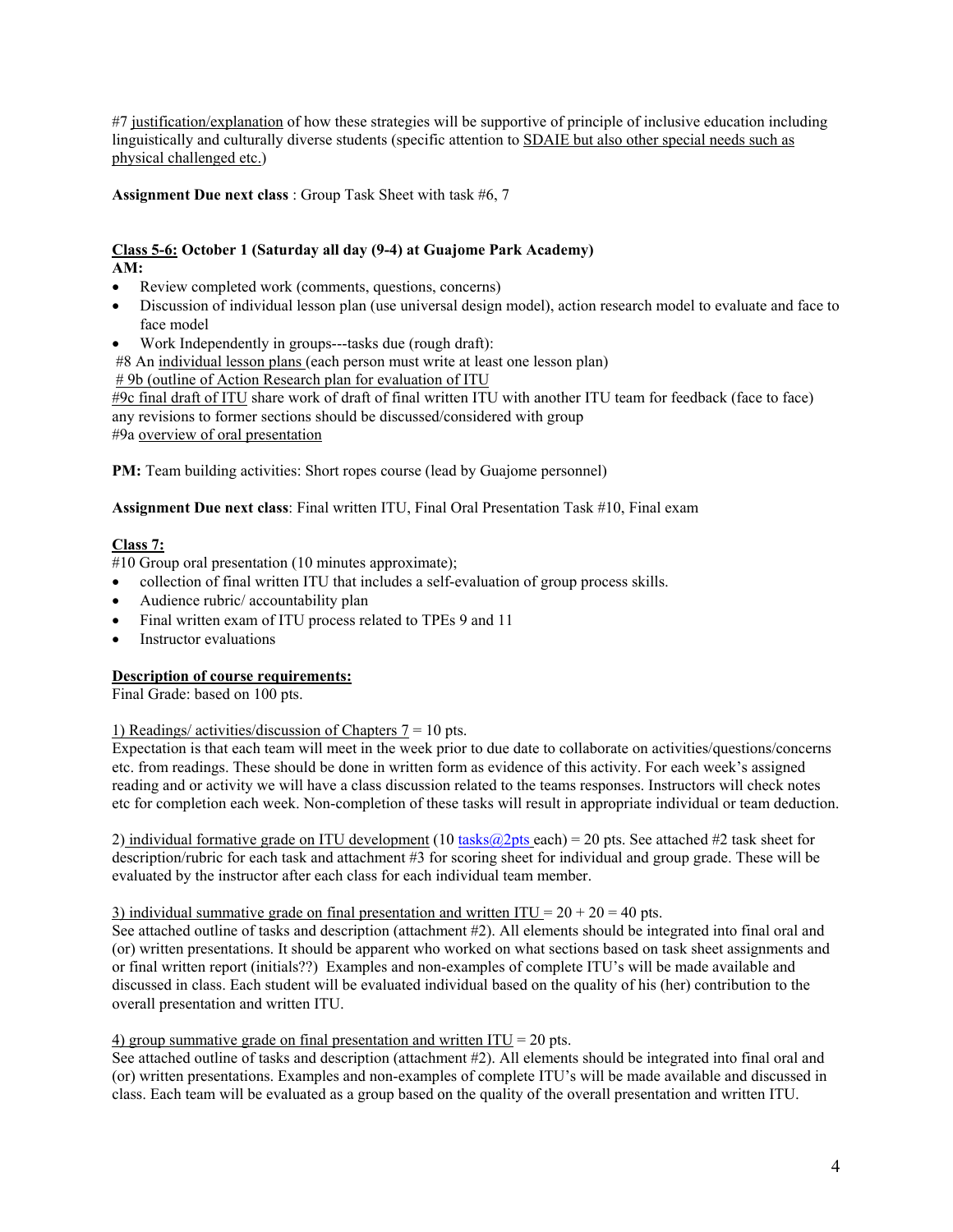#### 5) final exam on ITU implementation process =  $10$  pts TPE  $9,10$

During the last class, the student will produce a one page written overview of the processes needed to provide leadership in the development of ITU's at a school site. This should include all the pre planning, planning and post implementation processes considered critical to the success of implementing ITU's in High Schools. This overview will be evaluated based on a rubric developed from the course activities and discussions used during the course and can be used to complete TPE #9 and 10 on Taskstream.

6) Attendance Requirements: attendance at all classes is essential to receiving credit for intermediate assessments and involvement in discussions of readings. The following individual penalties will be assessed for absences (half credit for written assignments and no credit for that intermediate assessment for that days work)

#### Final Grading:

| There are 100 points possible. The final grading scale is: |                   |
|------------------------------------------------------------|-------------------|
| $A = 93 - 100$                                             | $C_{+} = 78 = 79$ |
| $A = 90-92$                                                | $C = 73-77$       |
| $B + = 88-89$                                              | $D = 60-69$       |
| $B = 83-87$                                                | $F = 0.59$        |
| $B = 80-82$                                                |                   |

**Note: copy attachments #1-3 below for use in class**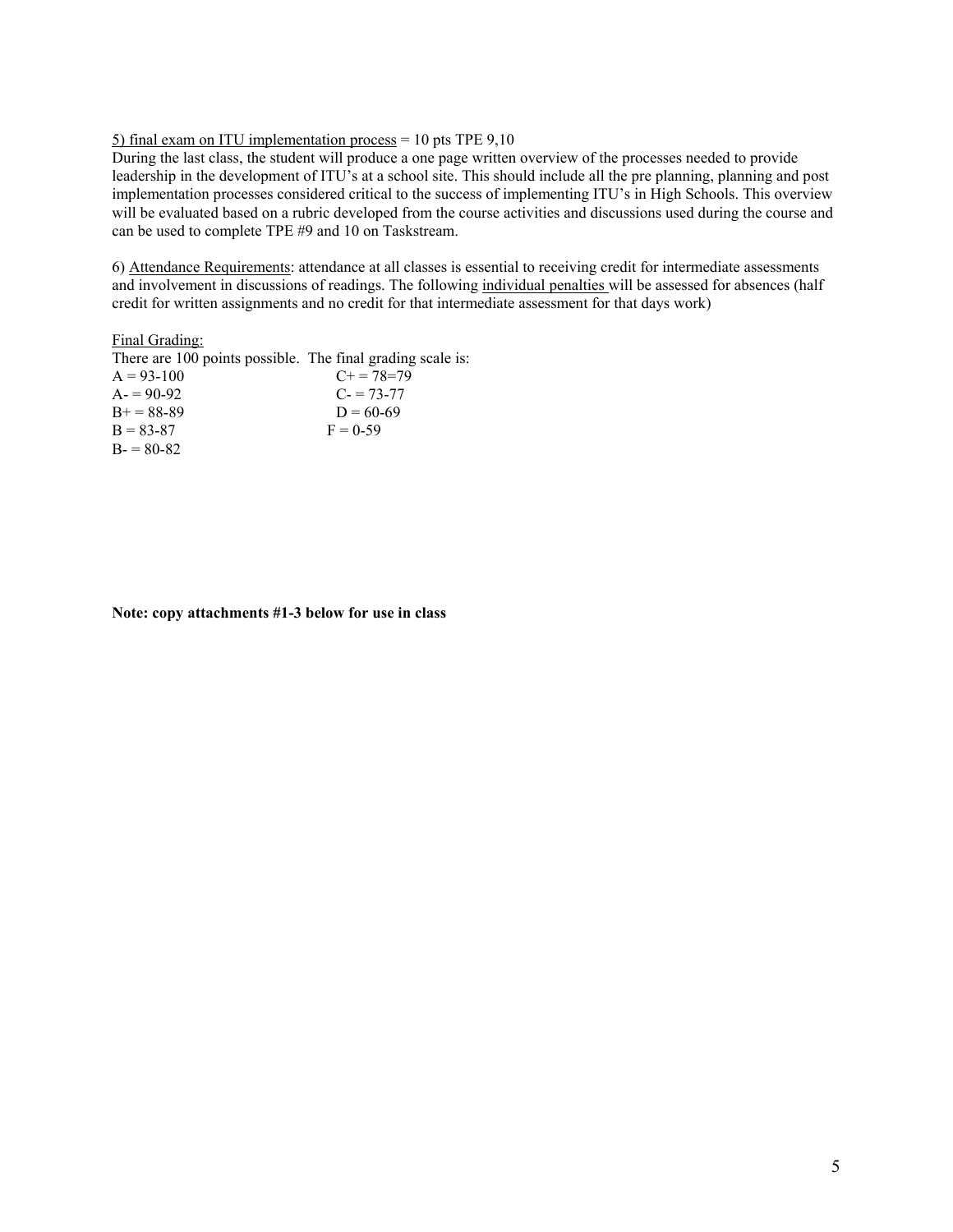# **Attachment #1 Reading Log scoring rubric**

| $\sqrt{+}$ (full credit +1)                                                                                                                                                                                                                                                                                                                                                                | $\sqrt{\text{(full credit)}}$                                                                                                                                                                                                                                                                                                                                                                                        | $\sqrt{\ }$ - (half credit)                                                                                                                                                                                                                                                                                                                                                                                                                                                                                                                                | No Credit                                                                                                            |
|--------------------------------------------------------------------------------------------------------------------------------------------------------------------------------------------------------------------------------------------------------------------------------------------------------------------------------------------------------------------------------------------|----------------------------------------------------------------------------------------------------------------------------------------------------------------------------------------------------------------------------------------------------------------------------------------------------------------------------------------------------------------------------------------------------------------------|------------------------------------------------------------------------------------------------------------------------------------------------------------------------------------------------------------------------------------------------------------------------------------------------------------------------------------------------------------------------------------------------------------------------------------------------------------------------------------------------------------------------------------------------------------|----------------------------------------------------------------------------------------------------------------------|
| Meets all "check"<br>requirements plus one or<br>both of the following:<br>Provides well-developed<br>comments/reflections that<br>connect ideas to implications<br>for future teaching<br>Raises provocative questions<br>about ideas in the text and<br>considers possible answers,<br>solutions, or ways of<br>researching and/or how the<br>questions may influence<br>future teaching | Adheres to all of the<br>following:<br>Provides an outline or<br>summary of the text's main<br>points or at least three key<br>ideas expressed in the text<br>Expresses original comments/<br>reflections on outline,<br>summary, or each key idea<br>Develops connections to<br>observations, previous student<br>teaching, current work in the<br>program, and/or prior learning<br>Is turned in the day it is due | Falls under one or more of the<br>following:<br>Does not provide an outline or<br>summary of the text's main<br>points or provides less than<br>three key ideas<br>Provides very skeletal<br>comments/reflections on<br>outline or summary or does<br>not comment/reflect on each<br>key idea<br>Does not make connections to<br>observations, previous student<br>teaching, current work in the<br>program, and/or prior<br>learning, or connections may<br>be underdeveloped<br>Is turned in late but before or<br>during the following class<br>meeting | Falls under one or both of the<br>following:<br>Is not original<br>Is turned in after the following<br>class meeting |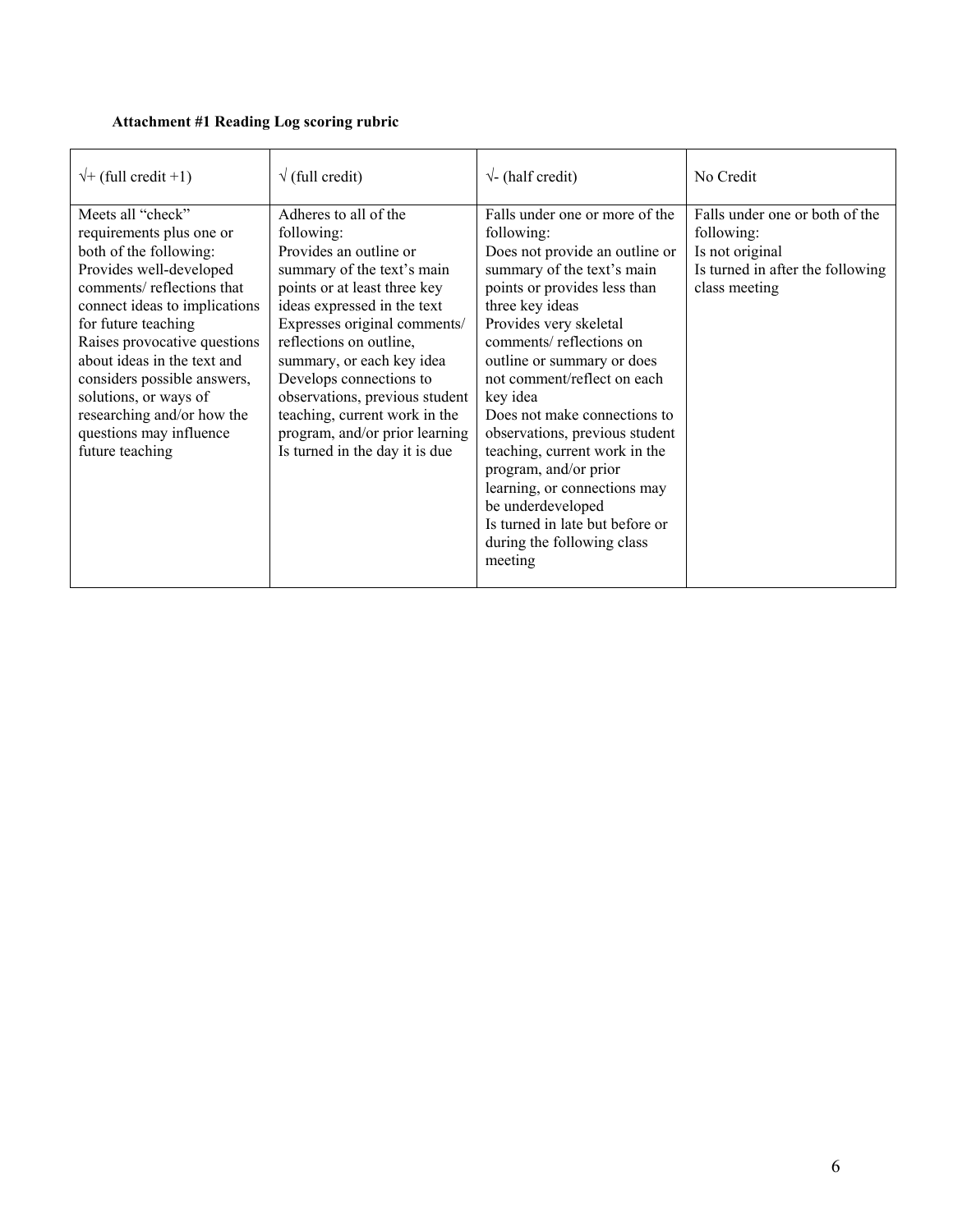# **Attachment #2 ITU Team Intermediate (Formative) Task Completion Sheet**

Include in the team folder as attachments for each task: 1) who worked on each task(s) and what role they played and 2) a completed draft copy of that task for the ITU (hand written is fine). One or more tasks will be completed and evaluated by instructors per class session.

 Each individual in the group will be assessed on each of these formative individual tasks using the following rubric. The average for the team is the team grade:

5= the task is completed, exceptional well written and follows all guidelines;

4=the task is completed, well written and follows all guidelines;

3= the task either is incomplete, or not clearly written, or does not follow guidelines;

2= the task lacks two of three components;

1= the task lacks elements all three components.

 $0$ = no work is handed in for an individual or a group

Note: A similar rubric will be used to assess the summative products (oral and written presentations of ITU)

Group Names/Site Location/Subject matter addressed:

Task #1 Ideas for Interdisciplinary Thematic Unit (ITU)---\*include a working theme for the unit

Task #2 Rationale/Justification based on: a) school site and student targets and b) specific frameworks/standards for each of the disciplines; c) personal philosophy/ perspectives of the team.

Task #3 Unit overview (part 1) that describes the sub-tasks: a) goals; b) major questions for students to consider (each discipline should be in evidence). c) general description of the formative and summative assessments to be used (backward planning model);

Task #4 Unit overview (part 2). objectives (overall) which should include some cognitive, affective, word and psychomotor and their corresponding specific assessments .At least one of each type per discipline should be in evidence.

Task #5 Unit overview (part 3). A content matrix calendar that includes a timeline for the scope and sequence of the ITU.

Task #6 a) Brief description of the activities ( may be discipline or interdisciplinary specific), b) major teaching strategies used; c) manner in which students are organized in these activities (direct teaching, cooperative learning, dyads, independent study etc; d) specific resources (People, Places and Things) and e) a description of how technology will be integrated in the ITU.

Task #7: Inclusion considerations: what specific teaching strategies, content adaptations and any strategies will you consider so that all students will be involved in the ITU as developed in Tasks #5 and #6. (follow any suggestions or requirements from EDSS 555 instructor)

Task #8: An individual Universal Design lesson plan from each member of the group with a brief description of the context of this lesson plan in the matrix.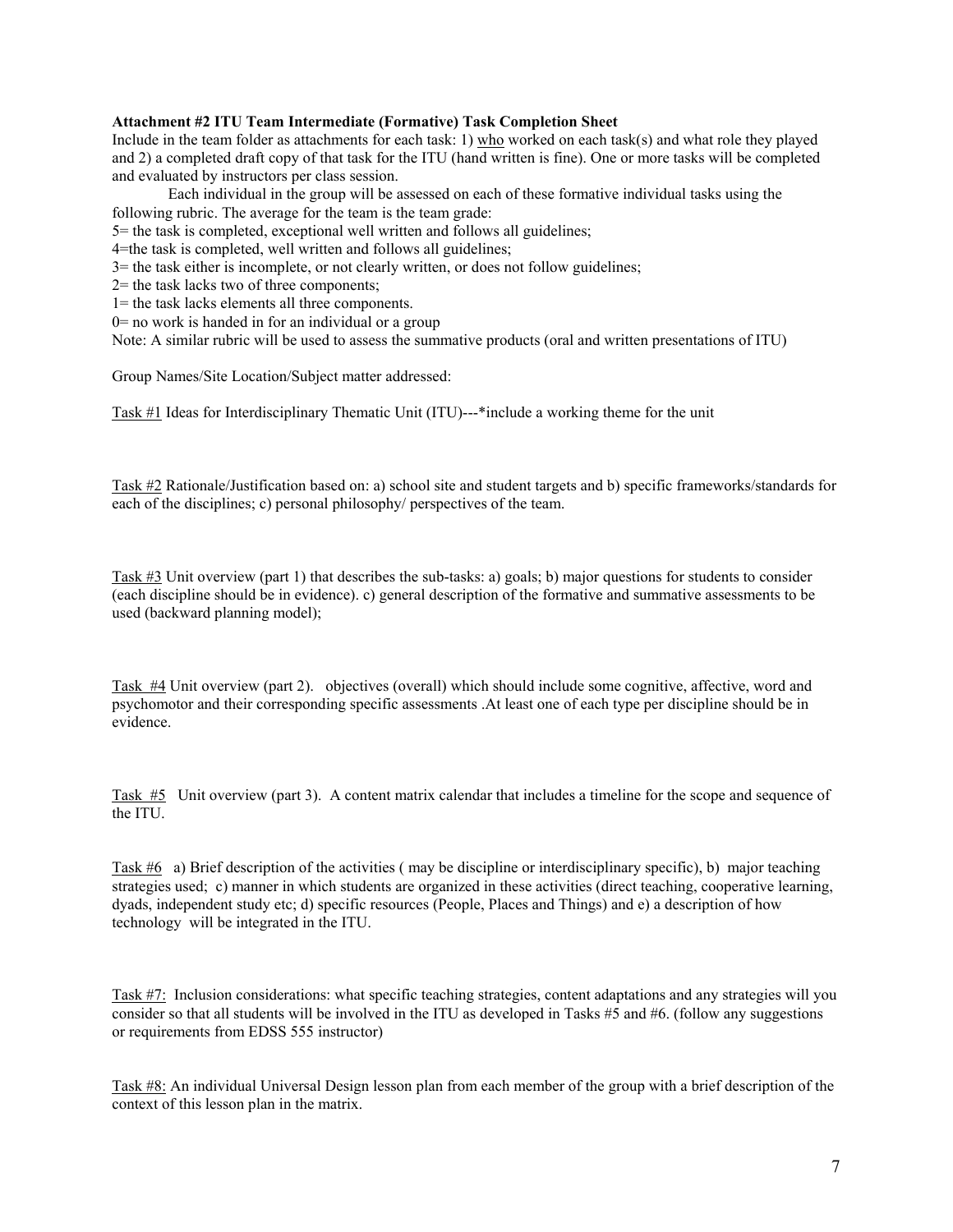Task #9: A) Draft overview of proposed oral presentation; B) share work of draft of final written ITU with another ITU team for feedback (face to face). C) Draft proposal for an action research design that could evaluate the implementation of your ITU (remember to triangulate

Task #10: a) Final ITU written report and b) oral group presentation and c) self evaluation of group cooperative process skills